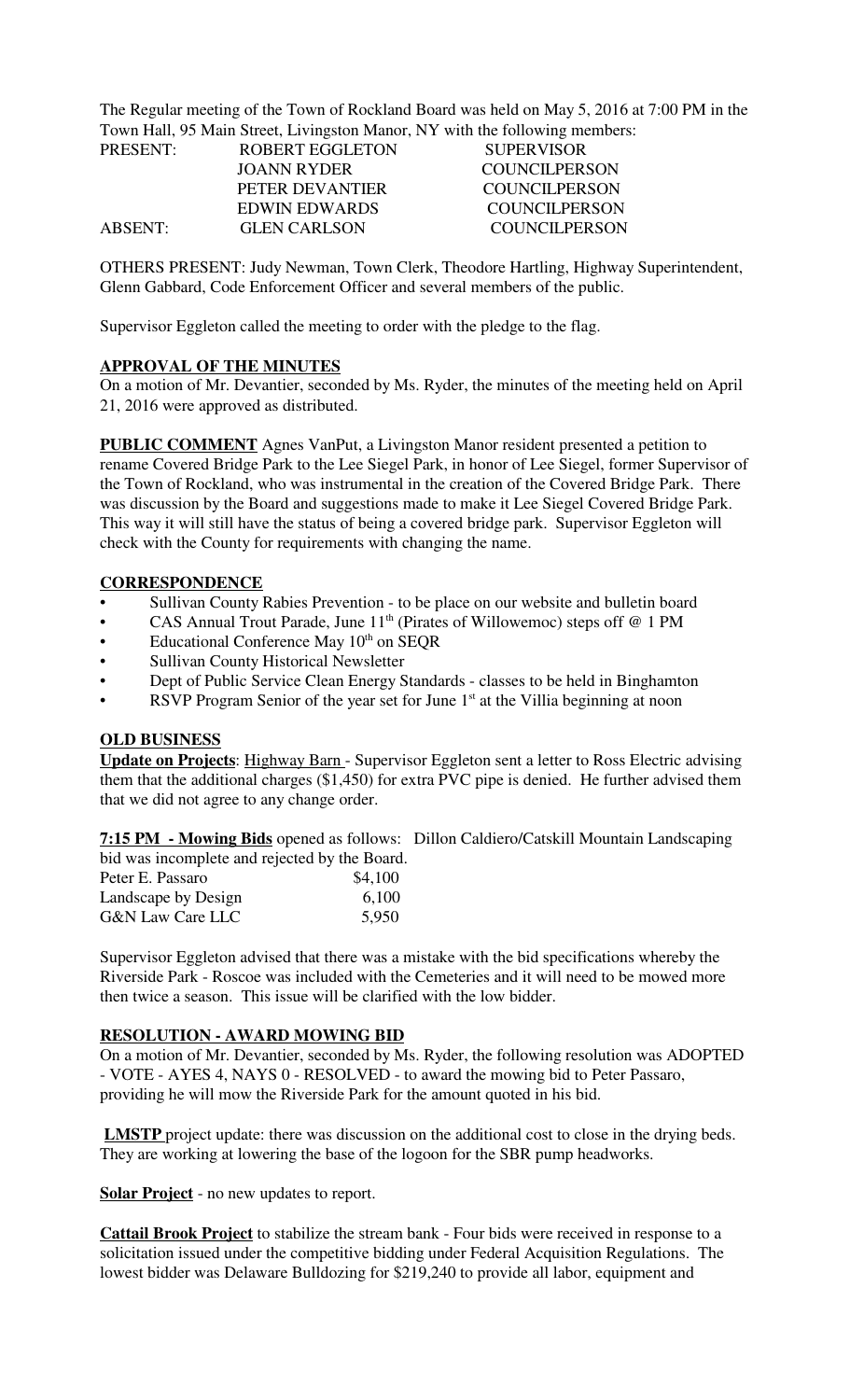# *REGULAR MEETING, TOWN OF ROCKLAND, MAY 5, 2016*

materials to complete the work. Natural Resources Conservation Service (NRCS) will amend the original agreement due to increase of bids received. The Town's share has increase also. No inkind service qualifies for these funds. Supervisor Eggleton advised that the project will begin the end of this month.

## **RESOLUTION - APPROVE INCREASE FOR NRCS STREAM PROJECT**

On a motion of Mr. Edwards, seconded by Mr. Devantier, the following resolution was ADOPTED - VOTE - AYES 4, NAYS 0 - RESOLVED - to approve an increase of \$14,718.75 for the total expenditures of \$54,910 for the Towns share with said project.

## **RESOLUTION - PURCHASE TRAILER**

On a motion of Mr. Edwards, seconded by Ms. Ryder, the following resolution was ADOPTED - VOTE - AYES 4, NAYS 0 - RESOLVED - to approve the purchase of a trailer from the Roscoe-Rockland Fire District for \$900; FURTHER RESOLVED - to be divided equally between all four districts.

## **RESOLUTION - APPROVE PURCHASE OF MOWER**

On a motion of Mr. Devantier, seconded by Mr. Edwards, the following resolution was ADOPTED - VOTE - AYES 4, NAYS 0 - RESOLVED - to purchase a mower from Mowers and More at a qualifying bid price of \$11,900; FURTHER RESOLVED - the purchase is to be divided 70% sewer districts and 30% water districts.

## **NEW BUSINESS**

**Adopt a road application-** was received from Bob Smith for Service Road, Livingston Manor.

## **RESOLUTION - APPROVE ADOPT A ROAD APPLICATION**

On a motion of Mr. Edwards, seconded by Mr. Devantier and carried, to approve the Adopt-aroad application for Bob Smith.

**Water and Sewer -** Week-end Duty schedule was distributed.

**Town Clerk's monthly report** - presented.

#### **DEPARTMENT HEADS**

Ted Hartling, Highway Superintendent advised that the his department will begin working on the following roads: Old Liberty, Morston , Old White Roe Lake Road and Skyline Drive.

The demolition of the office trailer used 10 tons at the landfill. Supervisor Eggleton will check on this to make sure they use the remaining allotment from last year.

Glenn Gabbard, Code Enforcement Officer reported that Hemlock Ridge is slated to occupy their third building and demolish building known as "B".

He has sent out an operations permit out to all the camps located in the Town.

Glenn recommends that the Board increase the Bond upon renewal of the Cell Towers special use permits.

There was discussion on the purchase of a hybrid vehicle for use by municipal pool. More information will be obtained to further address this issue.

#### **APPROVAL OF BILLS**

On a motion of Ms. Ryder, seconded by Mr. Edwards, the following resolution was ADOPTED - VOTE - AYES 4, NAYS 0 - RESOLVED - to approve the bills on the abstract #9 in the following:

| General Fund            | 151-171   | \$8,696.37 |
|-------------------------|-----------|------------|
| Liv. Manor Construction | 13-16     | 600,273.00 |
| Roscoe Rockland Light   | $14 - 15$ | 302.79     |